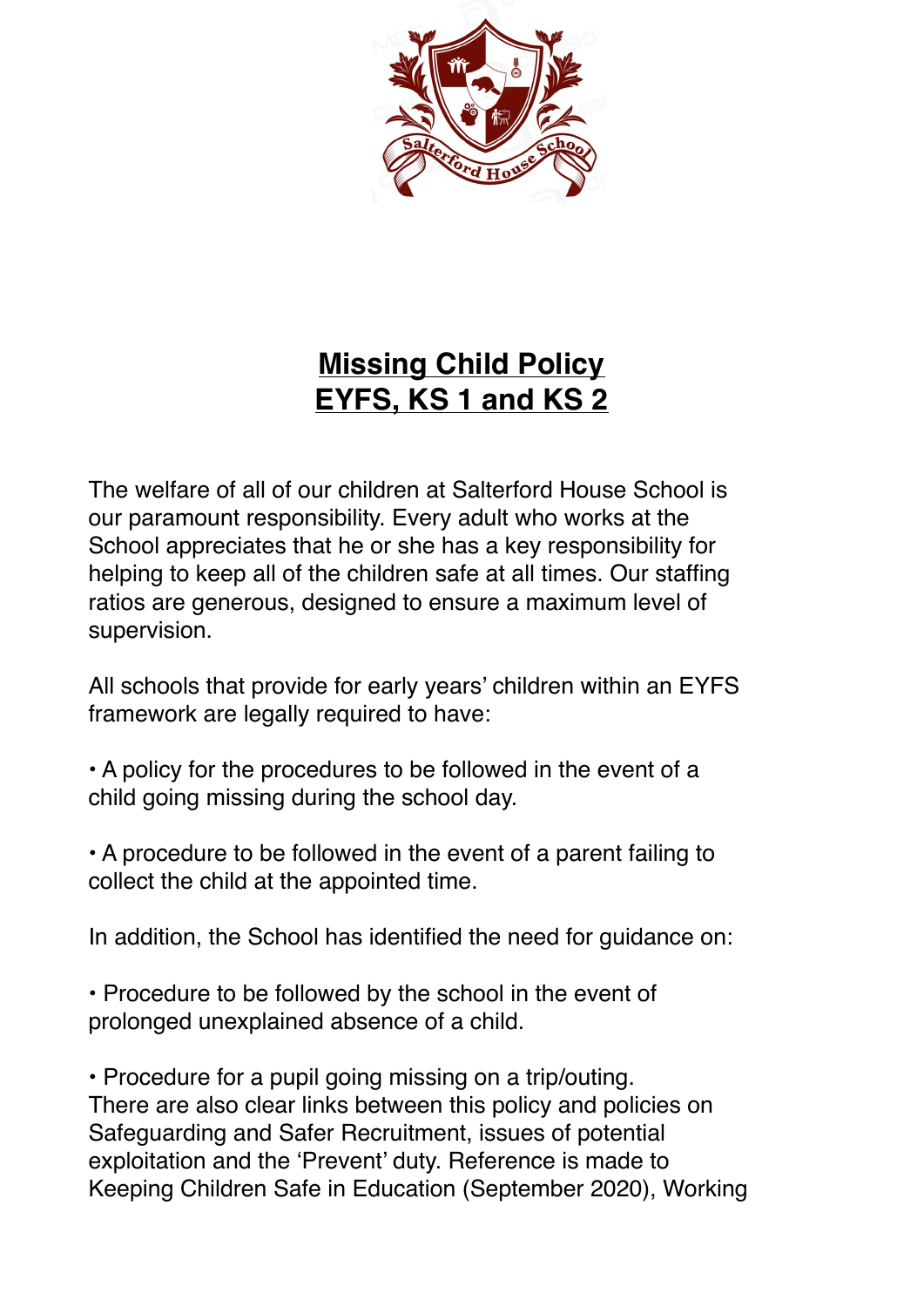Together to Safeguard Children (2018), the School's antibullying procedures and the Critical Incident Procedure.

Particular consideration must also be given to the school's 'Covid-19' risk assessment and current protocols.

Children's safety is always maintained at the highest priority both on and off the premises.

We have put into place thorough systems and procedures which are an integral part of staff training and should ensure that children do not go missing or get lost whilst in our care.

If the Early Years policies and procedures are being observed the likelihood of a child being lost is minimal. To ensure that children are not lost while in the care of the nursery we:

Carefully always supervise children

Maintain appropriate staff: child ratios at all times

Closely monitor children in and out of the building ensuring that when the children are going out on trips the signing in and out sheet is taken with staff along with emergency contact details, a phone (fully charged)

Ensure that visitors to the nursery are always supervised

A risk assessment is carried out in every area where children play every day

If an outing is organised, a risk assessment will be carried out before leaving the premises.

Very occasionally a child may become separated from the group on an outing or become lost.

With careful planning and co-operative working amongst staff, children should not be out of sight of an adult at any time.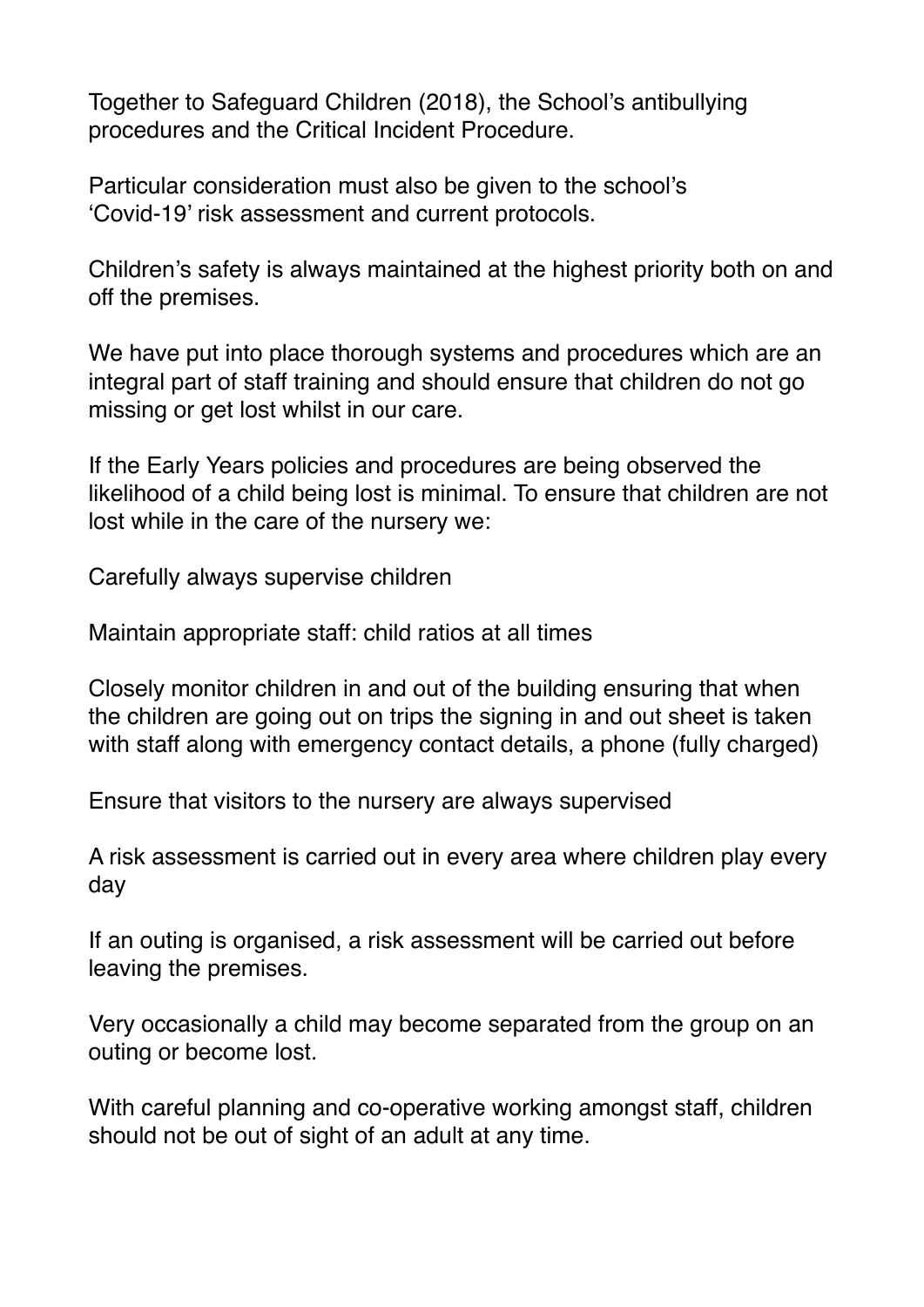# **1. Actions to be followed should a child go missing during the school day**

Our procedures are designed to ensure that there is a system to identify that a child is missing and can be located without any undue delay. In all situations it is the objective to promote the welfare of the child concerned and to ascertain the reasons for going missing, including any incitement by others. If a child is thought to be missing, the following applies:

• Take a register in order to ensure that all the other children are present.

• Check with the office, class teacher, support staff, Sport/ activity/music teachers, extra curricular activity leaders

• Ask all of the adults and children if they can tell us when they last remember seeing the child.

• Check with the School Office that the child has not been signed out/collected.

• Check that Class Teacher is not aware of any reason why the child may not be in school.

• Occupy all of the other children in their classroom(s) by e.g. reading to them.

• Inform the Head, Designated Safeguarding Lead)and the Deputy Head

• At the same time, arrange for one or more adults to conduct a thorough search within the area last used by the children, both inside and out, carefully checking all spaces, cupboards, washrooms where a small child might hide.

• The Head would arrange for staff to search the rest of the school premises, grounds and local vicinity.

• Notify the office to alert all staff to be vigilant.

• Check the doors, gates and CCTV records for signs of entry/ exit.

• Check outside areas including outdoor buildings.

• Pupils should not be moving around the site

individually unless to go to the toilet as long as the teacher is aware. If the child is still missing the following steps will be taken:

• The Head will ring the child's parents and explain what has happened, and what steps have been set in motion. Ask them to come to the School at once.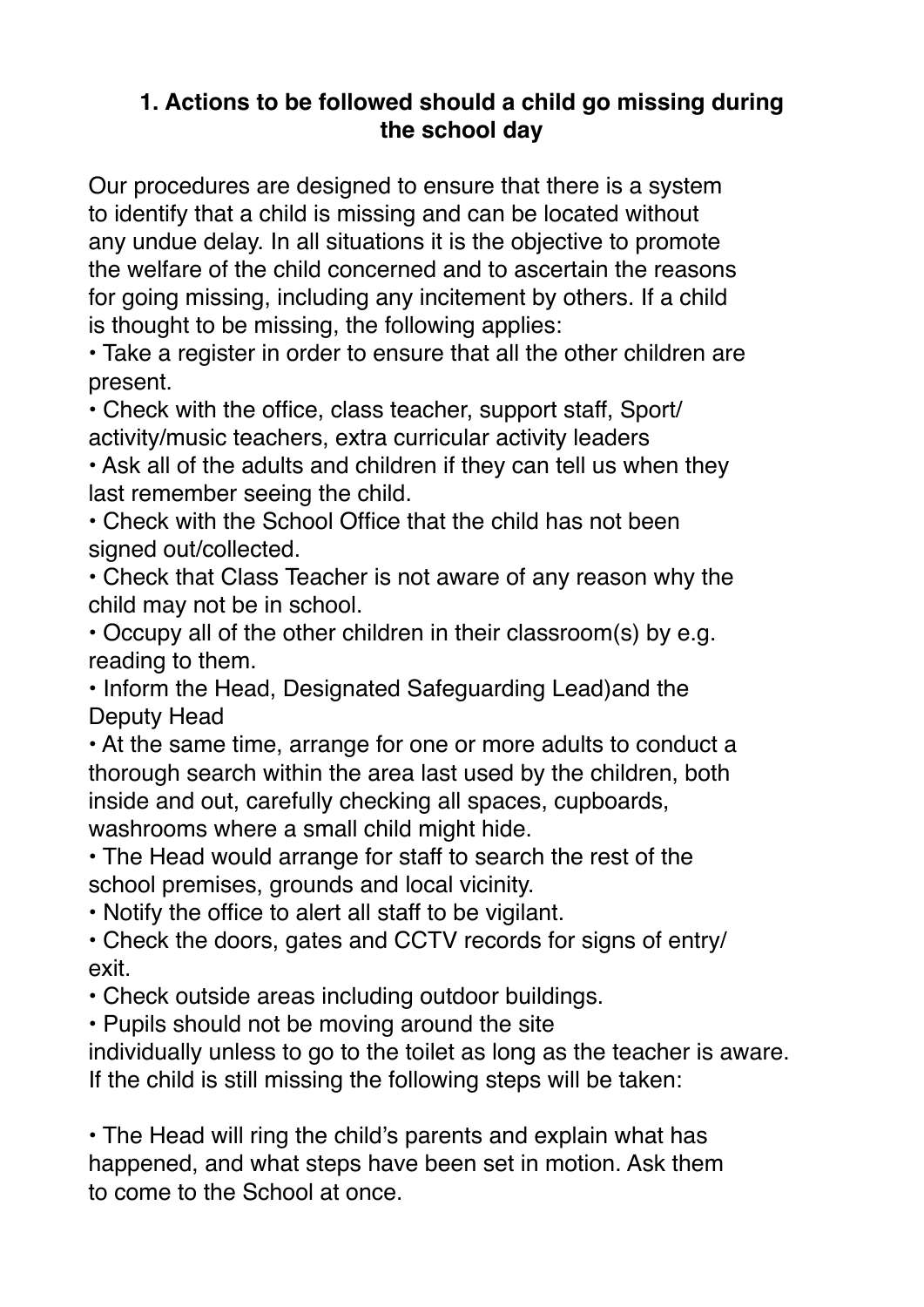• The DSL will notify the Police and Local Children's Services.

• The School would co-operate fully with any Children's Services/Police investigation and enquiries.

• Inform the proprietor

• Insurers to be informed.

• If the child is injured, a report would be made under RIDDOR to the HSE.

A full record of all activities taken up to the stage at which the child was found will be made for the incident report.

# **2. Procedures to be followed by staff when a child is not collected on time**

If a child is not collected and is unaware of any changes to the family plans at the agreed collection time, the school office/ after school staff will call the contact numbers for the parent or carers.

A member of the SLT informed, usually the head. The School will call the contact numbers for the parent or carers. If there is no answer, the School will begin to call the emergency numbers for this child.

If I there is no response from the parents' or carers' contact numbers or the emergency numbers when the premises have closed (6.00 p.m.) staff must:

• Contact the Head to discuss procedure.

• Possible procedures could include:

• Police (non-emergency number) to explain the situation and request that the police visit the first point of contact address.

• Co-operate with the police in providing all relevant numbers/ addresses so that the authorities can make appropriate investigations to locate parents/carers.

• Under the guidance of the Police, contact the local Children's Services office (or out of hours duty system).

A full report of the incident will be written.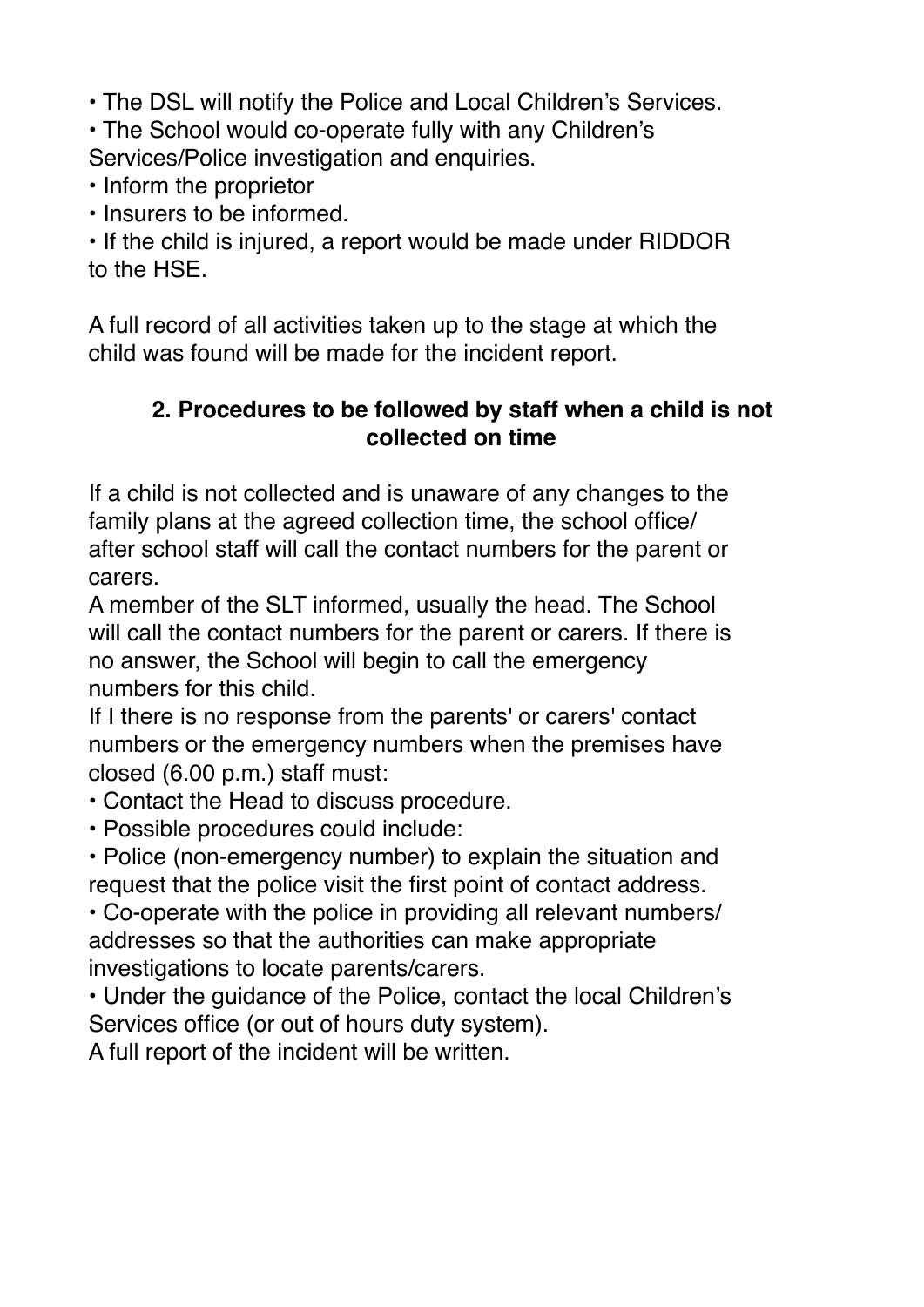#### **3: Actions to be taken if a child goes missing on an excursion**

• All children will be gathered in a safe room/area.

• An immediate head count will be carried out in order to ensure that all other children are present.

• If at a visitor centre/attraction the trip leader will alert the centre manager/security and seek assistance in any search.

• The trip leader will coordinate a search using support adults and venue staff to check the areas

recently visited ensuring suitable ratios are in place for the remaining children.

• Initial searches will be conducted.

• Inform the designated SLT member or the Head and the DSL by phone.

• If the child is injured, a report would be made under RIDDOR to the HSE.

• In the case of an EYFS child going missing Ofsted will be informed.

A full record of all activities taken up to the stage at which the child was found must be made for the incident report. If appropriate, procedures would be adjusted.

Children Missing from Education

#### **4: Procedure to be followed by the School in the event of prolonged unexplained absence of a child i.e. a period of more than 3 days**

All children, regardless of their circumstances, are entitled to a full time education which is suitable to their age, ability, aptitude and any special educational needs they may have. We are aware that local authorities have a duty to establish, as far as it is possible to do so, the identity of children of compulsory school age who are missing education in their area.

We recognise that a child going missing from education is a potential indicator of abuse or neglect.

When a child is absent from school without authority we will follow our procedures for unauthorised absence and for dealing with children that go missing from education, particularly on repeat occasions, to help identify the risk of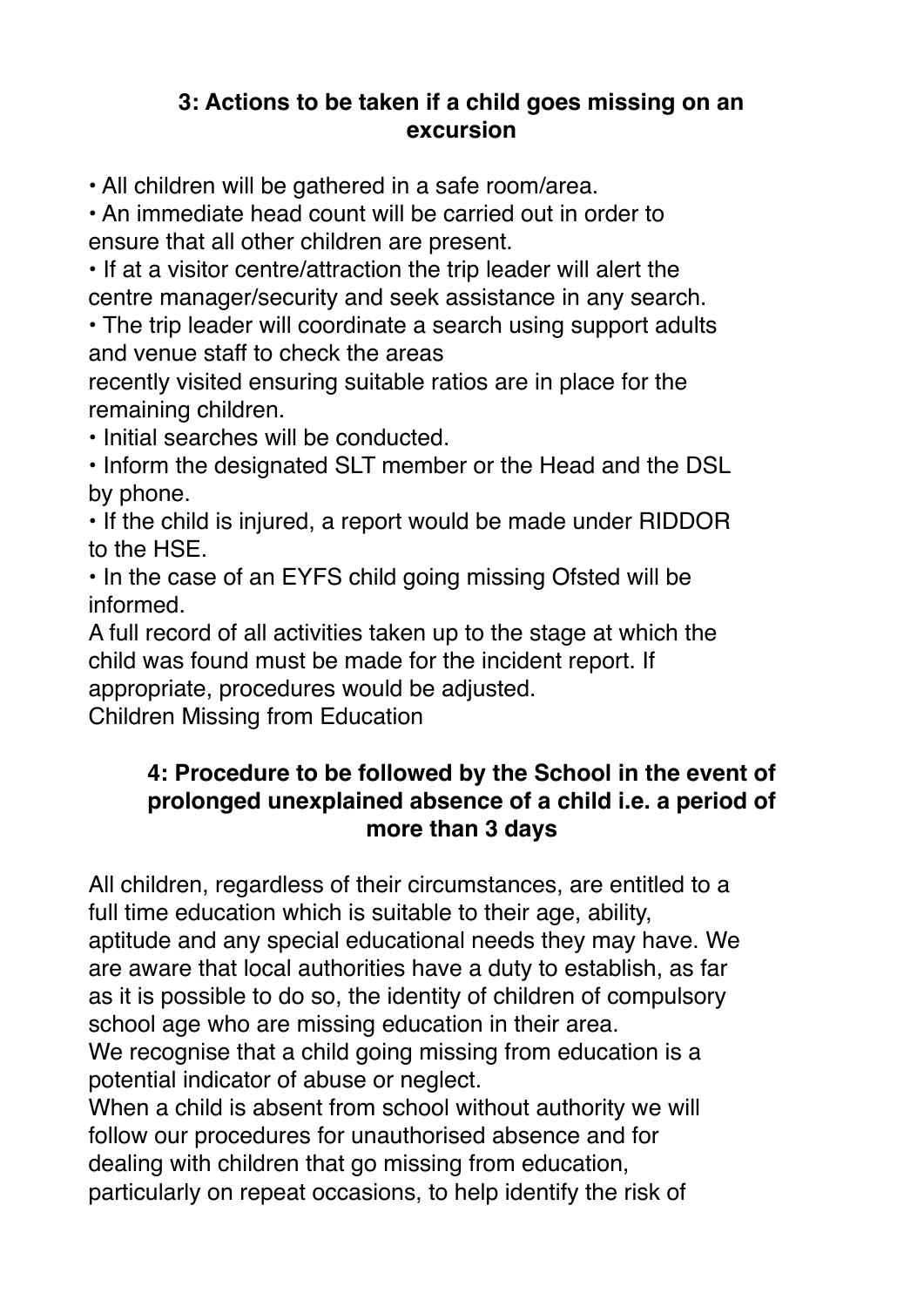abuse and neglect, including sexual exploitation, and to help prevent the risks of their going missing in future.

We have an admission register and an attendance register which supports the school in safe- guarding children who may be at risk of missing education.

We will discuss and agree actions with regards to individual cases with the relevant colleagues in safeguarding/education within Nottinghamshire County Council for pupils who are to be removed from the admission register where the pupil:

• has been taken out of school by their parents and the school has received written notification from the parent they are being educated outside the school system e.g. home education – this will be communicated with the home elective team

• does not arrive at the school as part of an admission process and we are not aware of their whereabouts

• has ceased to attend school mid key stage because parents have relocated or have decided to send their child to a different school

• has been permanently excluded. (The actions that will taken by the school are in the Guidance For Head Teachers and Business Managers where Children are at Risk of Missing Education(Nottinghamshire))

The flow chart (located in the school office) summarises that every child should be accounted for, their whereabouts should be known or we will make a referral to the relevant service. We will not remove a child from our role until we have informed the local authority that this is happening.

Where a pupil who fails to attend our school regularly, or has been absent without the school's permission for a continuous period of 10 school days or more we will follow Nottinghamshire County Council's Guidance for Head Teachers and Business Managers where Children are at Risk of Missing **Education** 

**Children Missing Officer Glen Scruby Missing.CME@nottscc.gcsx.gov.uk Tel no: 0115 8041045**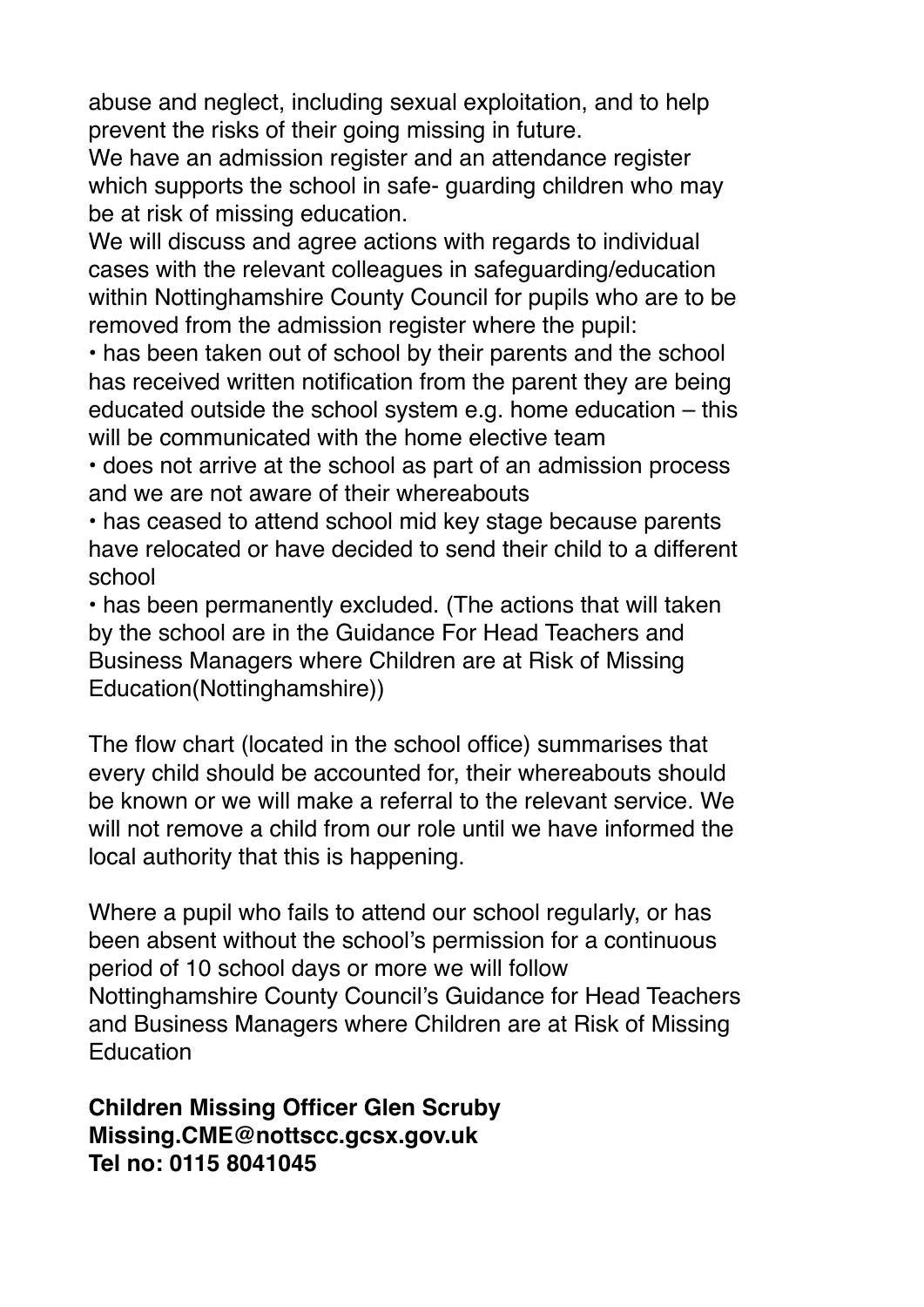# **Absence**

Please refer to the School's Absence and Attendance Policy for full details.

If a child is 'missing', their whereabouts cannot be established within the school. Schools will need to identify whether the child is at significant risk.

Children are more vulnerable who:

• are on a plan (child protection plan, child in need plan, looked after child, early help)

- have specialist educational needs and / or a disability
- are using substances
- have an education health care plan

• there are indications that the child is at risk of CSE, grooming, radicalisation etc

There may be other contributing factors that should be taken into consideration when determining if the child is at significant risk such as the child's emotional health, known issues at home etc. School staff will always try to locate the child and attempt to establish the whereabouts of the child. Once a child has been identified as missing and cannot be located within school, the designated safeguarding lead will be informed. Staff will use their professional judgement and risk assess the urgency of the situation to help inform the timeframe required in establishing the child's whereabouts before notifying the police. Parents/carers will always be informed before contact with the police is made, unless a child is at immediate risk of harm and a police response is needed. This will be judged on a case by case basis.

When a decision has been made to contact the police, the police will require information from the school to assist in locating the child and returning them to a safe environment. If a child has a social worker or case manager (eg. early help) then they should also be informed. Where a child is known to regularly go missing from school, a risk assessment for the child will be undertaken.

# **For further guidance please speak to Nottinghamshire County Council's Glen Scruby, Children's Missing Officer**.